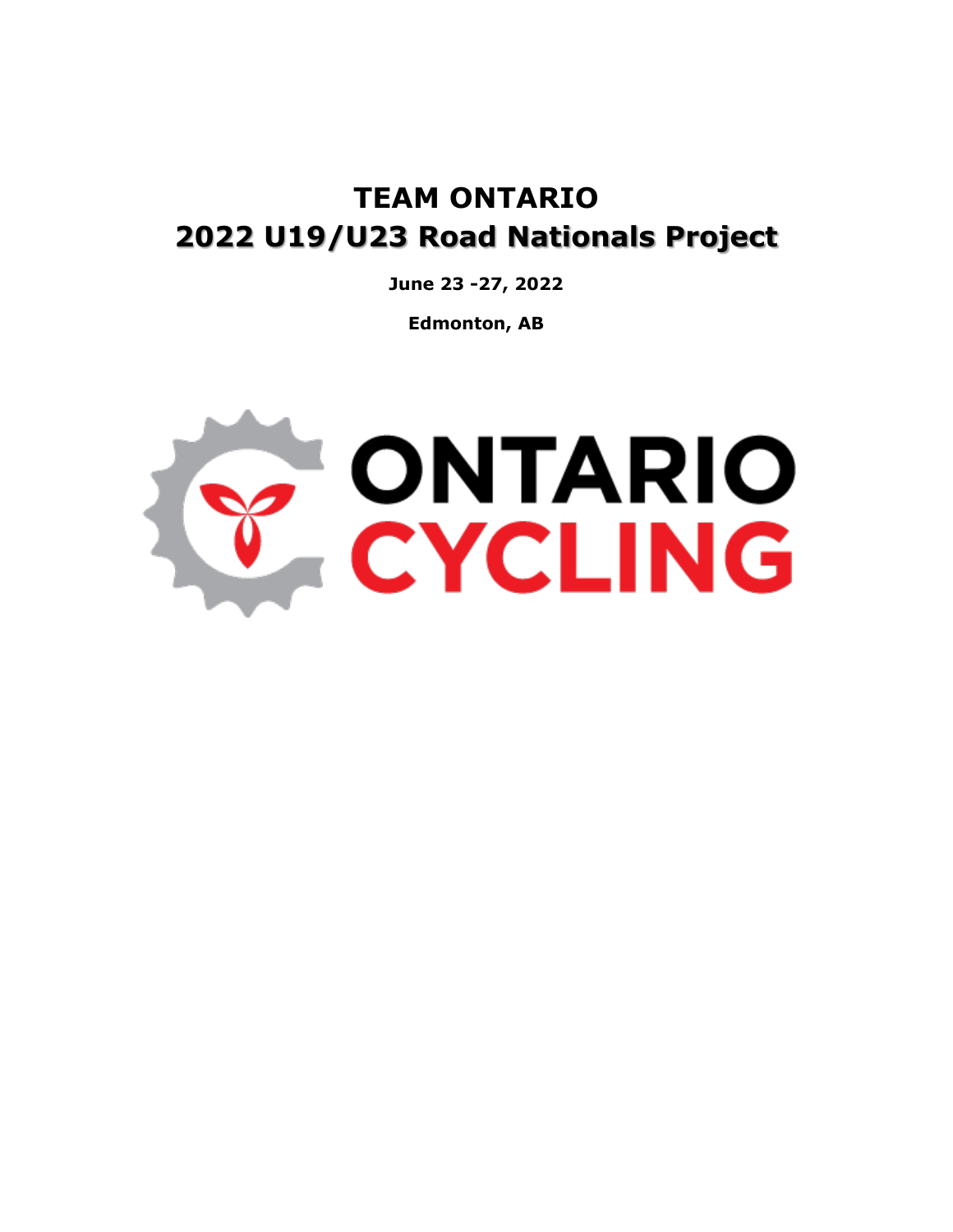

## **2022 Canadian Road Championship**

### **Team Ontario**

#### **Overview**

Ontario Cycling will be supporting a Team Ontario project to the 2022 Canadian Road Championships in Edmonton, AB. The project will look to support men's and women's teams in the U19 and U23 categories.

Athletes will be supported by being provided a travel subsidy, on-site support with pre-race training, race plans, mechanical support (including bike preparation prior to race), and in-race caravan support. Selected athletes will be required to make their own transportation and accommodation arrangement to Edmonton.

\*Please review selection criteria in Appendix A

#### **Project Objectives**

- To support athletes in achieving a podium performance in each U19 Men's/Women's events (RR/Crit/TT)
- To develop road racing experience at a national level competition, develop and execute on race strategies and tactics, and understand the importance of working as a team to achieve a common goal
- To help prepare U19 athletes for upcoming competitions including Tour de l'Abitibi, Tour de l'avenire MaKadence, and Canada Games
- To place athletes within the National Team World Championship Pool

#### **Selection Process**

All interested athletes are asked to submit an application no later than April 25<sup>th</sup>. Applications will only be accepted online

Apply HERE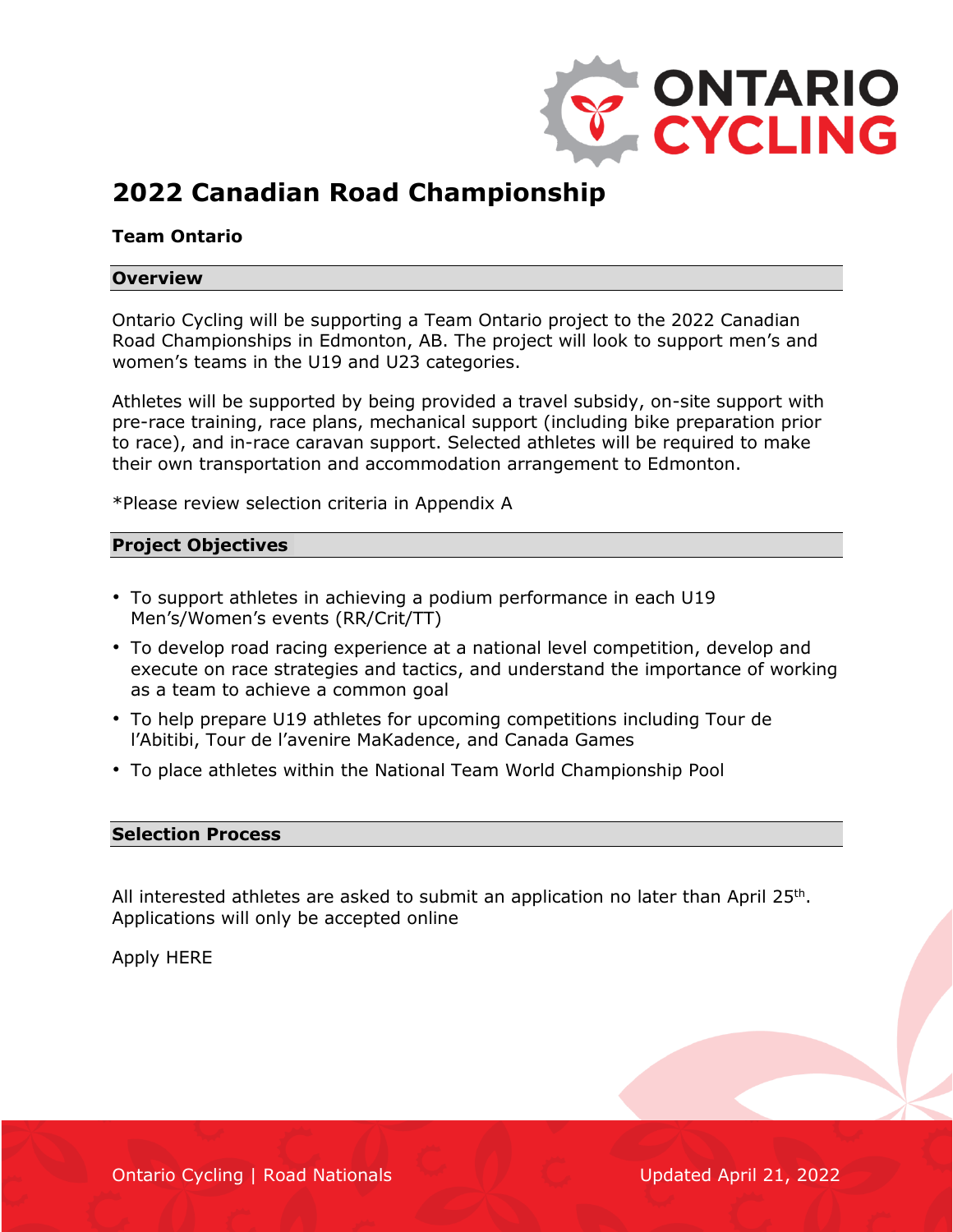

#### **Selection Process**

**(U19) Junior Men/U17 Men (2nd Year):** 4 Athletes (additional athletes may be considered at discretion of the Committee) –Final Selections will be based on the following criteria. Please note criteria is subject to change as approved by the High Performance Committee due to cancellation/addition of events or other reasons which require changes.

- 1. Athletes who were selected for Cycling Canada 2021 Road Projects and/or 2021 Road Worlds \*
- 2. Athletes selected for Team Ontario for the 2022 Canada Summer Games
- 3. Top 2 U19 athletes [E 1/2] at OCup#3 [Northumberland]
- 4. Coach/Committee selection. Consideration will be placed on the following [in priority order]:
	- a) Results of U19 within E 1/2 in O-Cup Series
	- b) Results of U19 within E 3 in O-Cup Series
	- c) Athlete racing experience at high level events in 2021/22
	- d) Strengths of the athlete as it relates to the needs of the team
	- e) Ability to take instruction and work as a team
- 5. Athletes who have race results at international level races. Which races qualify will be determined by the Provincial coach and/or the HP committee.

\*Identified athletes will be prioritized ONLY if they have maintained performance and training which allows them to positively contribute to the success of the team

**(U19) Junior/U17 Women (2nd Year):** 4 Athletes (additional athletes will be at the discretion of the Committee). Final Selections will be based on the following criteria. Please note criteria is subject to change as approved by the High Performance Committee due to cancellation/addition of events or other reasons which require changes.

- 1. Athletes who were selected for Cycling Canada 2021 Road Projects and/or 2021 Road Worlds \*
- 2. Athletes selected for Team Ontario for the 2022 Canada Summer Games
- 3. Top 2 U19 athletes [E 1/2] at OCup#3 [Northumberland]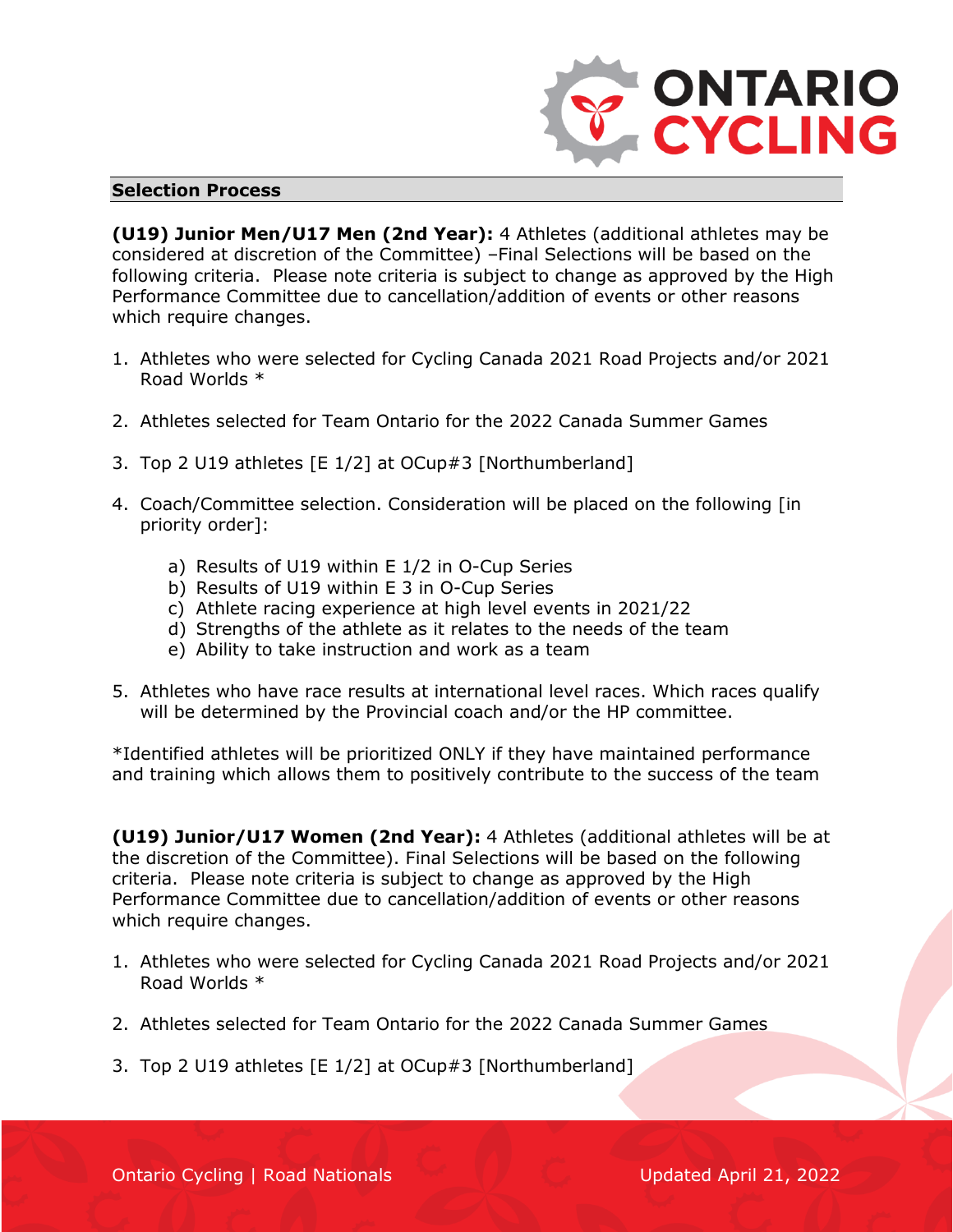

- 4. Coach/Committee selection. Consideration will be placed on the following [in priority order]:
	- a) Results of U19 within E 1/2 in O-Cup Series
	- b) Results of U19 within E 3 in O-Cup Series
	- c) Athlete racing experience at high level events in 2021/22
	- d) Strengths of the athlete as it relates to the needs of the team
	- e) Ability to take instruction and work as a team
- 5. Athletes who have race results at international level races. Which races qualify will be determined by the Provincial coach and/or the HP committee.

\*Identified athletes will be prioritized ONLY if they have maintained performance and training which allows them to positively contribute to the success of the team.

U23 athletes who are not on UCI/CC registered teams may be eligible for race support from the OCA.

**U23 Men: Max 4 Athletes** –Final Selections will be based on the following criteria. Please note criteria is subject to change as approved by the High Performance Committee due to cancellation/addition of events or other reasons which require changes.

- 1. Athletes who were selected for Cycling Canada 2021 Road Projects and/or 2021 Road Worlds \*
- 2. Athletes selected for Team Ontario for the 2022 Canada Summer Games
- 3. Top 2 U23 athletes [E 1/2] at OCup#3 [Northumberland]
- 4. Coach/Committee selection. Consideration will be placed on the following [in priority order]:
	- a) Results of U23 within E 1/2 in O-Cup Series
	- b) Athlete racing experience at high level events in 2021/22
	- c) Strengths of the athlete as it relates to the needs of the team
	- d) Ability to take instruction and work as a team
- 5. Athletes who have race results at international level races. Which races qualify will be determined by the Provincial coach and/or the HP committee.